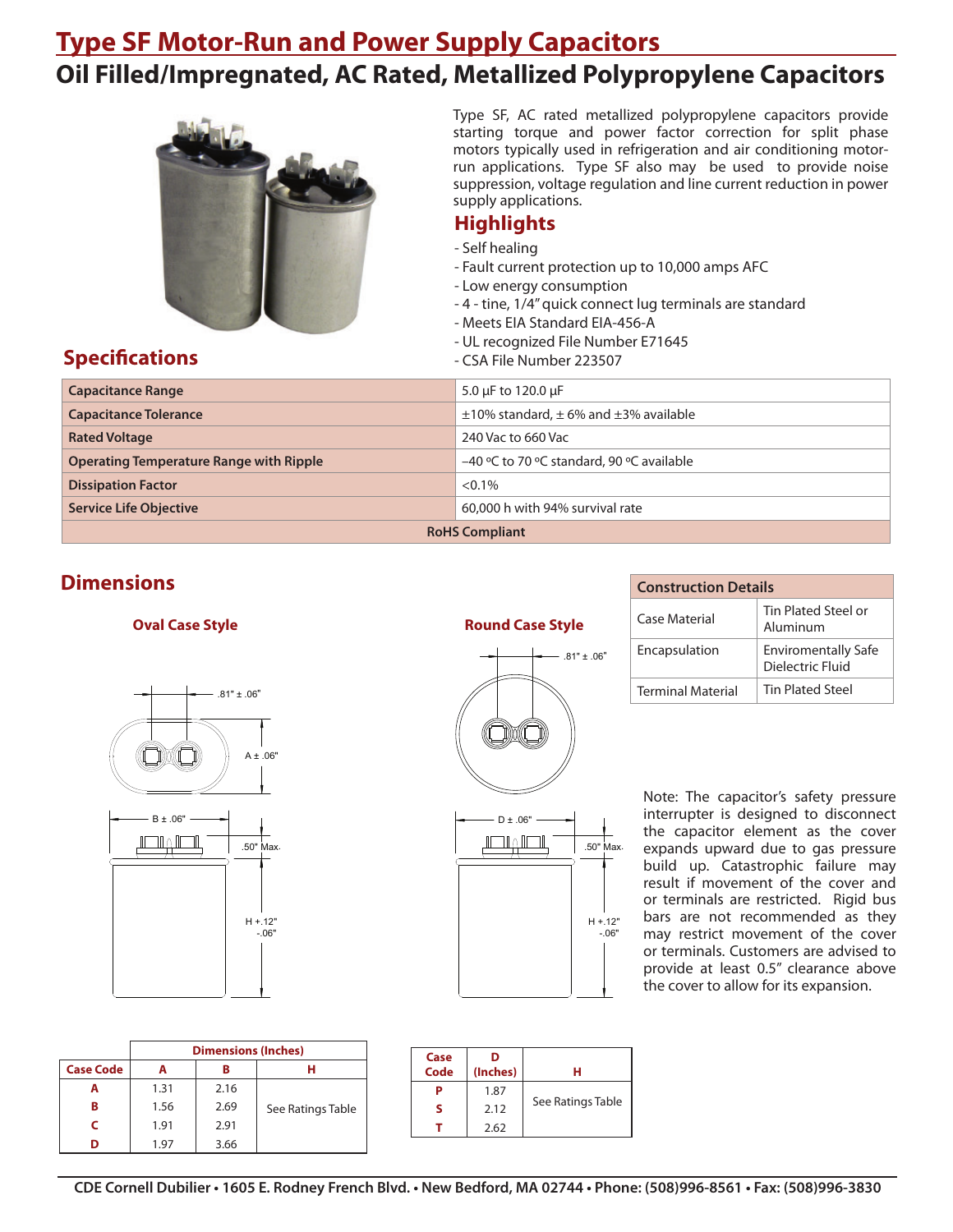## **Type SF Motor-Run and Power Supply Capacitors Oil Filled/Impregnated, AC Rated, Metallized Polypropylene Capacitors Part Numbering System**

|               | -                  |                |                      |                   |                |                   |                             |                      |
|---------------|--------------------|----------------|----------------------|-------------------|----------------|-------------------|-----------------------------|----------------------|
| <b>SF</b>     | C                  | 37             | s                    | 35                | Κ              | 291               | B                           | -F                   |
|               |                    |                |                      |                   |                |                   |                             |                      |
| <b>Series</b> | Case               | <b>AC Volt</b> | <b>Case Material</b> | Cap               | Tol. $\pm\%$   | <b>Can Height</b> | <b>VAR</b>                  | <b>RoHS</b>          |
| SF            | $A = 11/4"$ Oval   | $24 = 240$ Vac | $S = Steel$          | $7 = 7.0 \mu F$   | $L = \pm 3\%$  | $238 = 2.38"$     | $A = 2$ way 70 $\degree$ C  | <b>Compliant</b>     |
|               | $B = 11/2$ Oval    | $37 = 370$ Vac | $T =$ Aluminum       | $35 = 35.0 \mu F$ | $H = \pm 6\%$  | $291 = 2.91"$     | $B = 4$ way 70 °C           | $-F =$ Compliant     |
|               | $C = 13/4"$ Oval   | $44 = 440$ Vac | w/steel cover        |                   | $K = \pm 10\%$ | $388 = 3.88$ "    | $C = 2$ way 90 °C           | <b>Blank</b> = $Not$ |
|               | $D = 2.0"$ Oval    | $66 = 660$ Vac |                      |                   |                | $475 = 4.75"$     | $D = 4$ way 90 °C           | Compliant            |
|               | $P = 13/4"$ Round  |                |                      |                   |                | $488 = 4.88$ "    | <b>E</b> = Dual 2,3,4 70 °C |                      |
|               | $S = 2.0"$ Round   |                |                      |                   |                |                   | $F =$ Forks 70 °C           |                      |
|               | $T = 21/2$ " Round |                |                      |                   |                |                   | $G =$ Forks 90 °C           |                      |
|               |                    |                |                      |                   |                |                   | $H =$ Forks 100 °C          |                      |
|               |                    |                |                      |                   |                |                   | $J =$ Forks, 70 °C Res.     |                      |

## **Round Ratings**

| Cap       | <b>Stock</b>                         | <b>Catalog</b>                       | Case | н                    | Cap                                  | <b>Stock</b> | <b>Catalog</b>                       | Case         | н             |
|-----------|--------------------------------------|--------------------------------------|------|----------------------|--------------------------------------|--------------|--------------------------------------|--------------|---------------|
| $(\mu F)$ | <b>Items</b>                         | <b>Part Number</b>                   |      | <b>Code (Inches)</b> | (µF)                                 | <b>Items</b> | <b>Part Number</b>                   |              | Code (Inches) |
|           | 370 Vac Round 70 °C Case Temperature |                                      |      |                      | 440 Vac Round 70 °C Case Temperature |              |                                      |              |               |
| 2.0       | $\ast$                               | SFP37S2K238B-F                       | P    | 2.38                 | 6.0                                  | $\ast$       | SFP44S6K238B-F                       | P            | 2.38          |
| 3.0       | $\ast$                               | SFP37S3K238B-F                       | P    | 2.38                 | 7.5                                  | $\ast$       | SFP44S7.5K238B-F                     | P            | 2.38          |
| 4.0       | S                                    | SFP37S4K238B-F                       | P    | 2.38                 | 10.0                                 | S            | SFP44S10K238B-F                      | P            | 2.38          |
| 5.0       | $\ast$                               | SFP37S5K238B-F                       | P    | 2.38                 | 12.5                                 | $\ast$       | SFP44S12.5K238B-F                    | P            | 2.38          |
| 6.0       | $\ast$                               | SFP37S6K238B-F                       | P    | 2.38                 | 15.0                                 | S            | SFP44S15K288B-F                      | P            | 2.88          |
| 7.5       | $\ast$                               | SFP37S7.5K238B-F                     | P    | 2.38                 | 17.5                                 | $\ast$       | SFP44S17.5K288B-F                    | P            | 2.88          |
| 10.0      | S                                    | SFP37S10K238B-F                      | P    | 2.38                 | 20.0                                 | S            | SFP44S20K288B-F                      | P            | 2.88          |
| 12.5      | S                                    | SFP37S12.5K238B-F                    | P    | 2.38                 | 25.0                                 | $\ast$       | SFS44S25K288B-F                      | S            | 2.88          |
| 15.0      | S                                    | SFP37S15K238B-F                      | P    | 2.38                 | 30.0                                 | S            | SFS44S30K288B-F                      | $\mathsf{S}$ | 2.88          |
| 17.5      | $\ast$                               | SFP37S17.5K238B-F                    | P    | 2.38                 | 35.0                                 | $\ast$       | SFT44S35K303B-F                      | T            | 3.03          |
| 20.0      | S                                    | SFP37S20K238B-F                      | P    | 2.38                 | 40.0                                 | S            | SFT44S40K391B-F                      | T            | 3.91          |
| 25.0      | S                                    | SFP37S25K288B-F                      | P    | 2.88                 | 45.0                                 | $\ast$       | SFT44S45K391B-F                      | T            | 3.91          |
| 30.0      | $\mathsf S$                          | SFP37S30K288B-F                      | P    | 2.88                 | 50.0                                 | S            | SFT44S50K391B-F                      | T            | 3.91          |
| 35.0      | S                                    | SFS37S35K288B-F                      | S    | 2.88                 | 55.0                                 | $\ast$       | SFT44S55K391B-F                      | T            | 3.91          |
| 40.0      | S                                    | SFS37S40K288B-F                      | S    | 2.88                 | 60.0                                 | S            | SFT44S60K475B-F                      | T            | 4.75          |
| 45.0      | S                                    | SFS37S45K375B-F                      | S    | 3.75                 |                                      |              | 660 Vac Round 70 °C Case Temperature |              |               |
| 50.0      | S                                    | SFS37S50K375B-F                      | S    | 3.75                 | 2.0                                  | $\ast$       | SFP66S2K238B-F                       | P            | 2.38          |
| 55.0      | S                                    | SFS37S55K375B-F                      | S    | 3.75                 | 3.0                                  | $\ast$       | SFP66S3K238B-F                       | P            | 2.38          |
| 60.0      | $\mathsf S$                          | SFT37S60K303B-F                      | Τ    | 3.03                 | 5.0                                  | $\ast$       | SFP66S5K238B-F                       | P            | 2.38          |
| 65.0      | ₩                                    | SFT37S65K303B-F                      | T    | 3.03                 | 7.5                                  | $\ast$       | SFP66S7.5K288B-F                     | P            | 2.88          |
| 70.0      | $\ast$                               | SFT37S70K303B-F                      | T    | 3.03                 | 10.0                                 | ₩            | SFP66S10K288B-F                      | P            | 2.88          |
| 75.0      | $\ast$                               | SFT37S75K391B-F                      | T    | 3.91                 | 12.5                                 | $\ast$       | SFS66S12.5K288B-F                    | S            | 2.88          |
| 80.0      | S                                    | SFT37S80K391B-F                      | T    | 3.91                 | 15.0                                 | $\ast$       | SFS66S15K375B-F                      | S            | 3.75          |
| 90.0      | $\ast$                               | SFT37S90K475B-F                      | T    | 4.75                 | 17.5                                 | ₩            | SFT66S17.5K391B-F                    | T            | 3.91          |
| 100.0     | $\ast$                               | SFT37S100K475B-F                     | T    | 4.75                 | 20.0                                 | $\ast$       | SFT66S20K391B-F                      | т            | 3.91          |
|           |                                      | 440 Vac Round 70 °C Case Temperature |      |                      | 25.0                                 | $\ast$       | SFT66S25K491B-F                      | T            | 4.91          |
| 2.0       | ₩                                    | SFP44S2K238B-F                       | P    | 2.38                 | 30.0                                 | $\ast$       | SFT66S30K491B-F                      | T            | 4.91          |
| 3.0       | ⋇                                    | SFP44S3K238B-F                       | P    | 2.38                 | 35.0                                 | $\ast$       | SFT66S35K491B-F                      | Τ            | 4.91          |
| 4.0       | $\ast$                               | SFP44S4K238B-F                       | P    | 2.38                 | 40.0                                 | $\ast$       | SFT66S40K491B-F                      | T            | 4.91          |
| 5.0       | $\ast$                               | SFP44S5K238B-F                       | P    | 2.38                 |                                      |              |                                      |              |               |

|  | ı |
|--|---|

 **K** = Forks, 90 ºC Res.  **L** = Forks 100 ºC Res.  $Z =$  Other

Tinplated steel or aluminum cans, with and without studs, are available upon equest.

Tighter capacitance tolerances such as  $\pm 3\%$  or  $\pm 6\%$  are available.

+90 °C ratings are available for HID lighting and power supply applications.

Discharge resistors are available.

Special terminal lugs such as 2 tines plus fork lug are available.

Dual capacitance values are available for 370 Vac and 440 Vac applications.